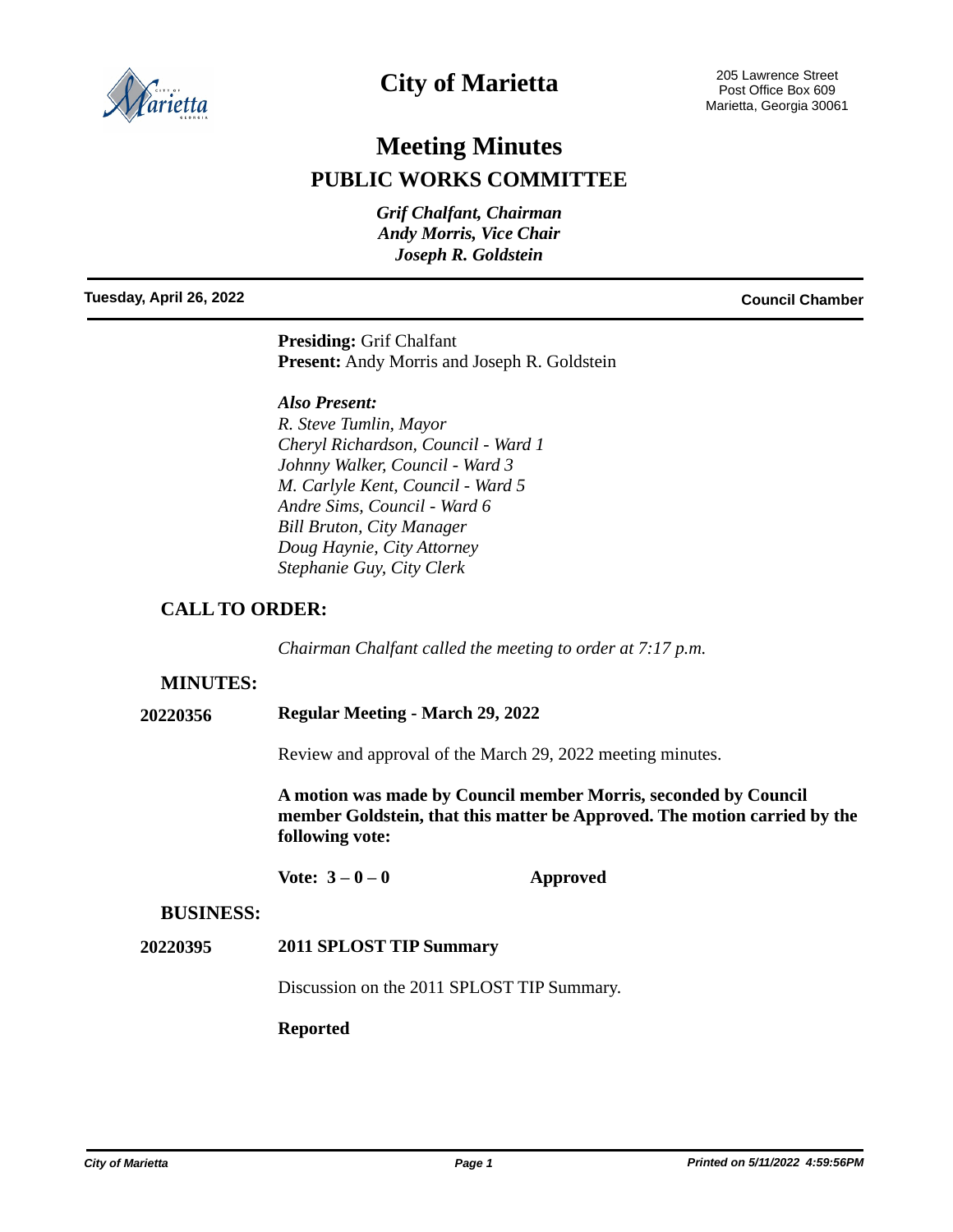| 20220396            | <b>2016 SPLOST TIP Summary</b>                                                                                                                                                                      |
|---------------------|-----------------------------------------------------------------------------------------------------------------------------------------------------------------------------------------------------|
|                     | Discussion on the 2016 SPLOST TIP Summary.                                                                                                                                                          |
|                     | <b>Reported</b>                                                                                                                                                                                     |
| 20220397            | 2022 SPLOST TIP Summary                                                                                                                                                                             |
|                     | Discussion on the 2022 SPLOST TIP Summary.                                                                                                                                                          |
|                     | <b>Reported</b>                                                                                                                                                                                     |
| 20220398            | <b>March 2022 Public Works Departmental Performance Report</b>                                                                                                                                      |
|                     | Discussion on the monthly activities of the Public Works Department.                                                                                                                                |
|                     | <b>Reported</b>                                                                                                                                                                                     |
| 20220400            | <b>Aviation Road Traffic Calming</b>                                                                                                                                                                |
|                     | Aviation Road Traffic Calming proposal.                                                                                                                                                             |
|                     | Discussion was held.                                                                                                                                                                                |
|                     | A motion was made by Council member Goldstein to move forward with the<br>proposed stop signs along Aviation Road. The motion was withdrawn.                                                        |
|                     | A motion was made by Council member Goldstein, seconded by Council member<br>Morris, to reduce the speed limit to 25mph along Aviation Road.                                                        |
|                     | The motion was made by Council member Goldstein, seconded by Council<br>member Morris, that this matter be Recommended for Council Agenda Non<br>Consent. The motion carried by the following vote: |
|                     | Vote: $3 - 0 - 0$<br><b>Recommended for Council Agenda Non Consent</b>                                                                                                                              |
| 20220401            | <b>No Through Truck Designations</b>                                                                                                                                                                |
|                     | No Through Truck designations along Hedges Street, West Dixie Avenue, and<br>Gramling Street from Powder Springs Street to West Atlanta Street.                                                     |
|                     | <b>Tabled</b>                                                                                                                                                                                       |
| <b>ADJOURNMENT:</b> |                                                                                                                                                                                                     |

*The meeting was adjourned at 7:50 p.m.*